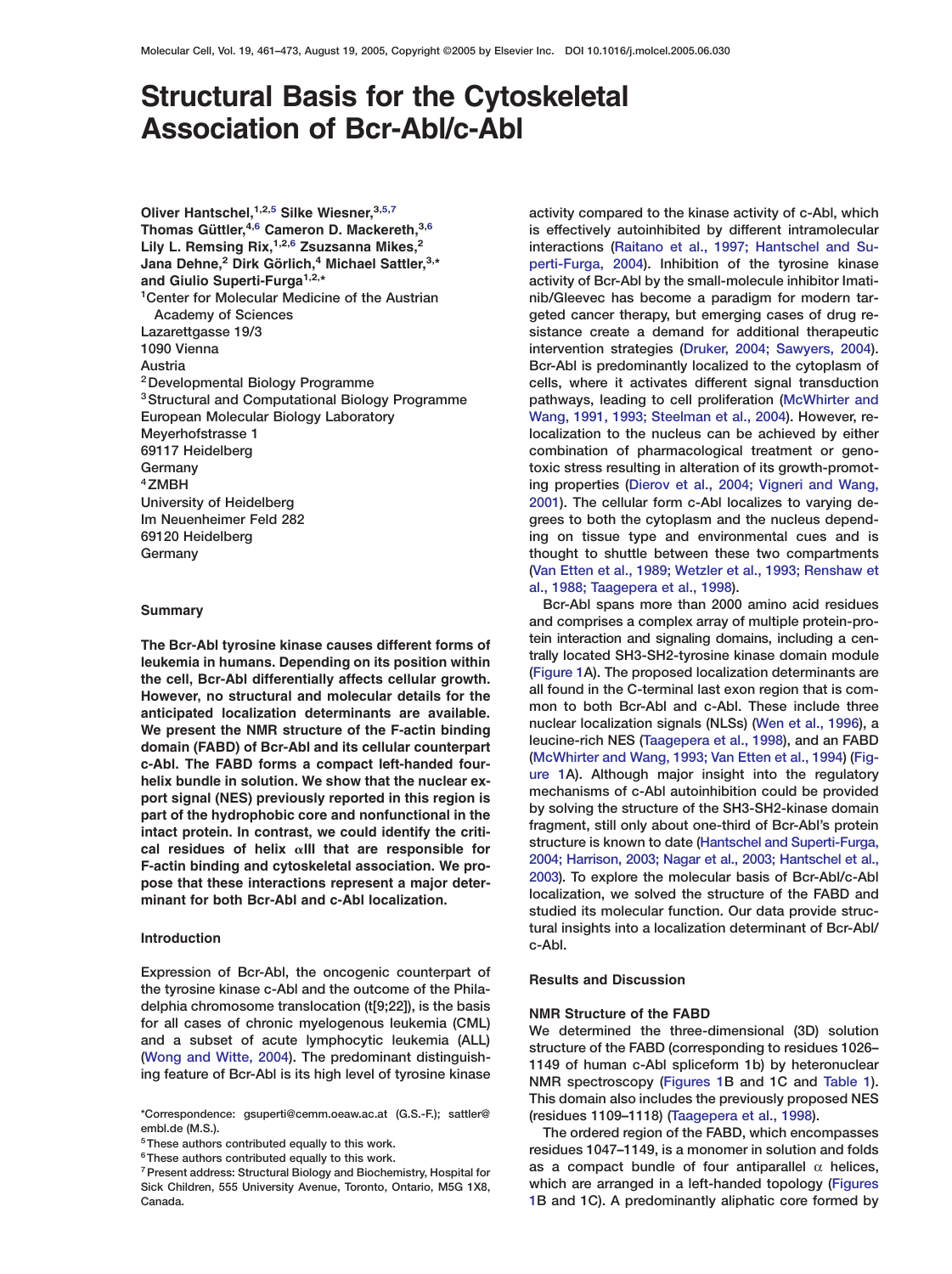<span id="page-1-0"></span>

**Figure 1. Structure of the Bcr-Abl/c-Abl FABD**

**(A) Domain architecture of the Bcr-Abl fusion protein (top). Bottom, multiple sequence alignments of Abl FABDs highlighting partial (gray), high (white letters on gray background), and complete (white letters on black background) residue conservation. Sequences of Abl in** *Homo sapiens***,** *Mus musculus***,** *Xenopus laevis***,** *Anopheles gambiae***,** *Drosophila melanogaster***,** *Caenorhabditis elegans***, and of the Abl paralogue Arg (ABL2) in** *Homo sapiens* **are shown. Residue numbers and secondary structure elements (boxes) are shown on top. The NES and introduced mutations together with results from the F-actin cosedimentation assay are shown on the bottom. Residue numbers correspond to human c-Abl 1b numbering. Abbreviations: CC, coiled-coil domain; SH3, Src-homology 3 domain; SH2, Src-homology 2 domain; NLS, nuclear localization signal; and NES, nuclear export signal.**

**(B) Stereoview of the ensemble of the ten lowest-energy NMR structures. The backbone trace is shown in gray, whereas secondary structure elements are shown in blue and labeled by residue numbers. Unstructured, N-terminal residues (1026–1039) are omitted for clarity. (C) Ribbon representation of the lowest energy structure. Secondary structure elements are labeled and shown in blue. The side chains of residues defining the previously proposed NES are shown in yellow.**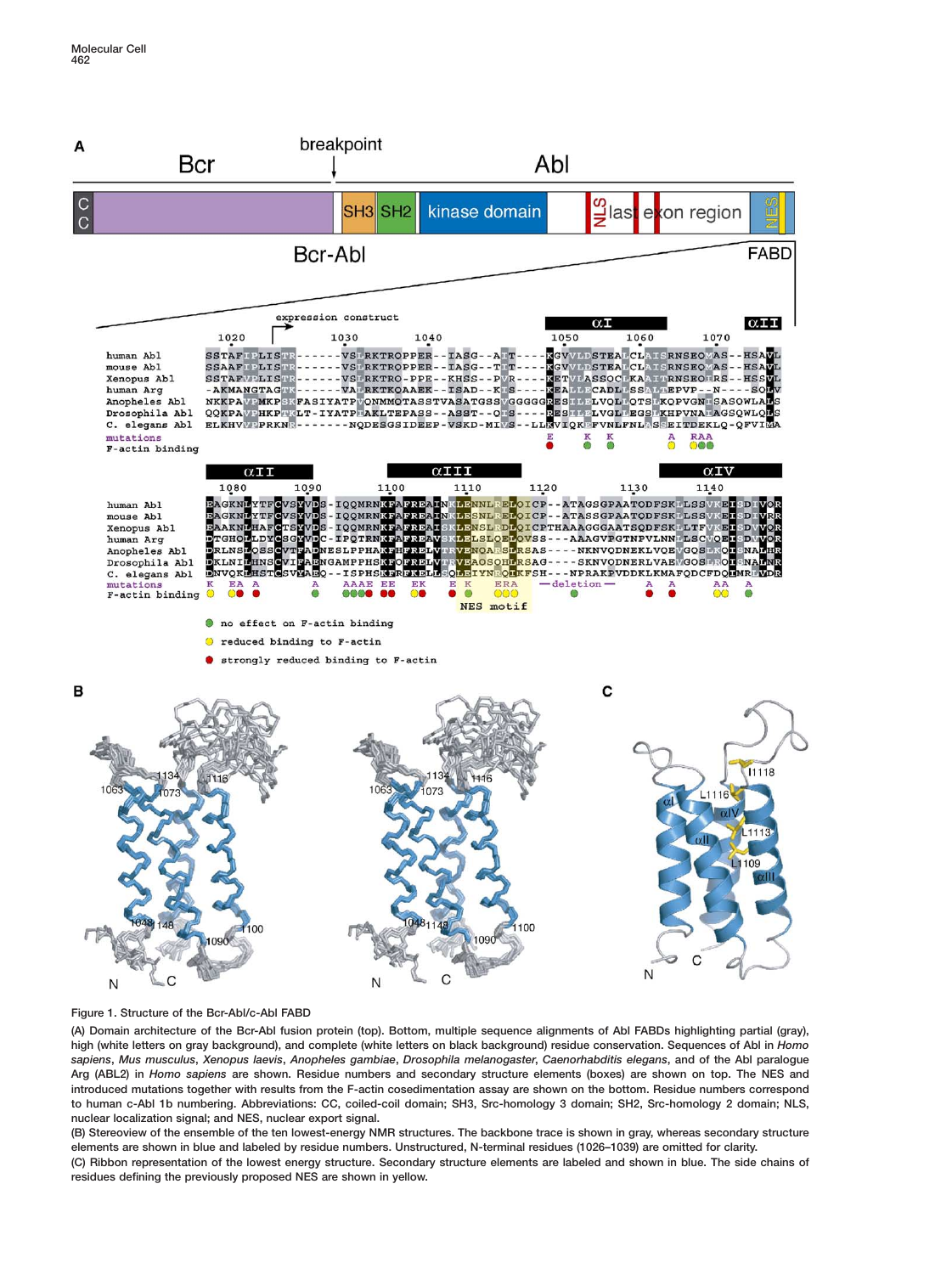| <b>Number of Structural Restraints</b>                                   |                                                |                                   |  |
|--------------------------------------------------------------------------|------------------------------------------------|-----------------------------------|--|
| All                                                                      | 2693                                           |                                   |  |
| Sequential $(\vert i - j \vert = 1)$                                     | 497                                            |                                   |  |
| Medium range $(2 \leq  i - j  \leq 4)$                                   | 460                                            |                                   |  |
| Long range ( $   -    > 4$ )                                             | 369                                            |                                   |  |
| Intraresidual                                                            | 1265                                           |                                   |  |
| Unambiguous                                                              | 2591                                           |                                   |  |
| Ambiguous                                                                | 0                                              |                                   |  |
| Hydrogen bonds                                                           | 102                                            |                                   |  |
| Dihedral angles                                                          | 71 $\phi$ , 71 $\psi$ , 14 $\chi$ <sub>1</sub> |                                   |  |
| <sup>1</sup> H <sup>N</sup> - <sup>15</sup> N residual dipolar couplings | 64                                             |                                   |  |
| Rmsd from Experimental Restraints <sup>a</sup>                           | $<$ SA $>$ b                                   | <sa><sup>water-refined</sup></sa> |  |
| All distance restraints [Å]                                              | $0.027 \pm 0.002$                              | $0.037 \pm 0.002$                 |  |
| Unambiguous NOEs [Å]                                                     | $0.027 \pm 0.002$                              | $0.037 \pm 0.002$                 |  |
| Hydrogen bonds [Å]                                                       | $0.024 \pm 0.002$                              | $0.025 \pm 0.003$                 |  |
| Dihedral angles [°]                                                      | $0.510 \pm 0.101$                              | $0.518 \pm 0.101$                 |  |
| RDC Q factor <sup>c</sup>                                                | $0.046 \pm 0.003$                              | $0.058 \pm 0.004$                 |  |
| <b>Rmsd from Idealized Covalent Geometry</b>                             |                                                |                                   |  |
| Bond lengths [A]                                                         | $(2.9 \pm 0.2) \times 10^{-3}$                 | $(4.9 \pm 0.2) \times 10^{-3}$    |  |
| Bond angles [°]                                                          | $0.468 \pm 0.014$                              | $0.655 \pm 0.017$                 |  |
| Improper dihedral angles [°]                                             | $1.668 \pm 0.102$<br>$0.415 \pm 0.028$         |                                   |  |
| Coordinate Precision <sup>d</sup> [Å]                                    |                                                |                                   |  |
| Secondary structure elements (N, $C^{\alpha}$ , C')                      | $0.33 \pm 0.06$                                | $0.42 \pm 0.08$                   |  |
| Secondary structure elements (all heavy atoms)                           | $0.94 \pm 0.10$                                | $1.03 \pm 0.11$                   |  |
| Residues 1043-1149 (N, C <sup>α</sup> , C <sup>'</sup> )                 | $1.73 \pm 0.45$                                | $1.83 \pm 0.85$                   |  |
| Residues 1043-1149 (all heavy atoms)                                     | $2.04 \pm 0.35$                                | $2.15 \pm 0.67$                   |  |
| Ramachandran Plote [%]                                                   |                                                |                                   |  |
| Most favored regions (secondary structure elements)                      | $99.7 \pm 0.7$                                 | $99.8 \pm 0.5$                    |  |
| Additionally allowed regions (secondary structure elements)              | $0.3 \pm 0.7$                                  | $0.2 \pm 0.5$                     |  |
| Most favored regions (residues 1043-1149)                                | $77.6 \pm 2.5$                                 | $80.3 \pm 2.3$                    |  |
| Additionally allowed region (residues 1043-1149)                         | $22.4 \pm 2.5$                                 | $19.7 \pm 2.3$                    |  |
|                                                                          |                                                |                                   |  |

<span id="page-2-0"></span>**Table 1. Structural Statistics of the Ten Lowest Energy Structures of the Bcr-Abl/c-Abl FABD**

**<sup>a</sup> In any of the final <SA> structures, no distance restraint was violated by more than 0.4 Å, no dihedral angle restraint was violated by more than 5°, and no residual dipolar coupling restraint was violated by more than 2.5 Hz.**

**<sup>b</sup> <SA> refers to the ensemble of the ten structures with the lowest energy.**

**cReference: [Cornilescu et al., 1998.](#page-11-0)**

**dCoordinate precision is given as the pair-wise Cartesian coordinate rmsd of the ten lowest-energy structures.**

**eExcluding glycine and proline residues.**

**Val1051, Leu1058 (in helix** α**I), Val1075, Leu1082, Cys1086 teins of which some bind F-actin directly or indirectly: (**α**II), Phe1102, Ala1105, Leu1109, Leu1113 (**α**III), the vinculin head and tail domain (with DALI Z scores Leu1136, Val1140, Ile1143, and Val1147 (**α**IV) stabilizes [Z] of 9.9 and 8.2, respectively), the dimerization and this fold. The high degree of conservation of these resi- adhesion modulating domain of** α**-catenin (Z scores of dues suggests a similar fold for the FABDs of all c-Abl 9.3 and 9.5, respectively), the vinculin binding domain orthologs as well as the c-Abl paralogue Arg (***ABL2***) of talin (Z = 7.9), and the focal adhesion targeting do- [\(Figure 1A](#page-1-0)). The** α **helices are connected by long loops main of focal adhesion kinase (Z = 7.5) [\(Figure 2\)](#page-3-0). Sethat are poorly conserved in length and sequence. 15N quence homology of these four-helix bundles is limited relaxation data shows that the** α**III-**α**IV loop displays only to their helical amphipathicity and could not be high internal mobility and that the 20 N-terminal resi- revealed by simple sequence comparison. Although dues of the expression construct are unstructured (Fig- many proteins include four-helix bundles, the similarity ure S1 available in the Supplemental Data with this arti- in the interhelical geometry and the unusual left-handed**

**The structure of the Bcr-Abl/c-Abl FABD is clearly dis- sembly that is currently not understood in molecular tinct from calponin-homology domains that were re- detail [\(Fillingham et al., 2005\)](#page-11-0). The helix bundle archicently proposed for the Arg equivalent of the FABD but tecture is emerging as a common interaction module in that bind F-actin only in a tandem configuration [\(Galkin](#page-11-0) a number of proteins involved in cytoskeletal regulation [et al., 2005\)](#page-11-0). Although the Bcr-Abl/c-Abl FABD has [\(Hayashi et al., 2002\)](#page-11-0), pointing at a possible function of no significant sequence similarity to other established Bcr-Abl/c-Abl in the multiprotein complexes anchoring F-actin binding domains, the 3D structure exhibits actin filaments. Indeed, cytoplasmic c-Abl colocalizes strong homology to domains of other cytoskeletal pro- with many cytoskeletal structures and effectors, thereby**

**cle online). topology between these domains and the Bcr-Abl/ c-Abl FABD is intriguing and, besides F-actin binding Structural Homologs of the FABD (see below), may suggest a role in protein complex as-**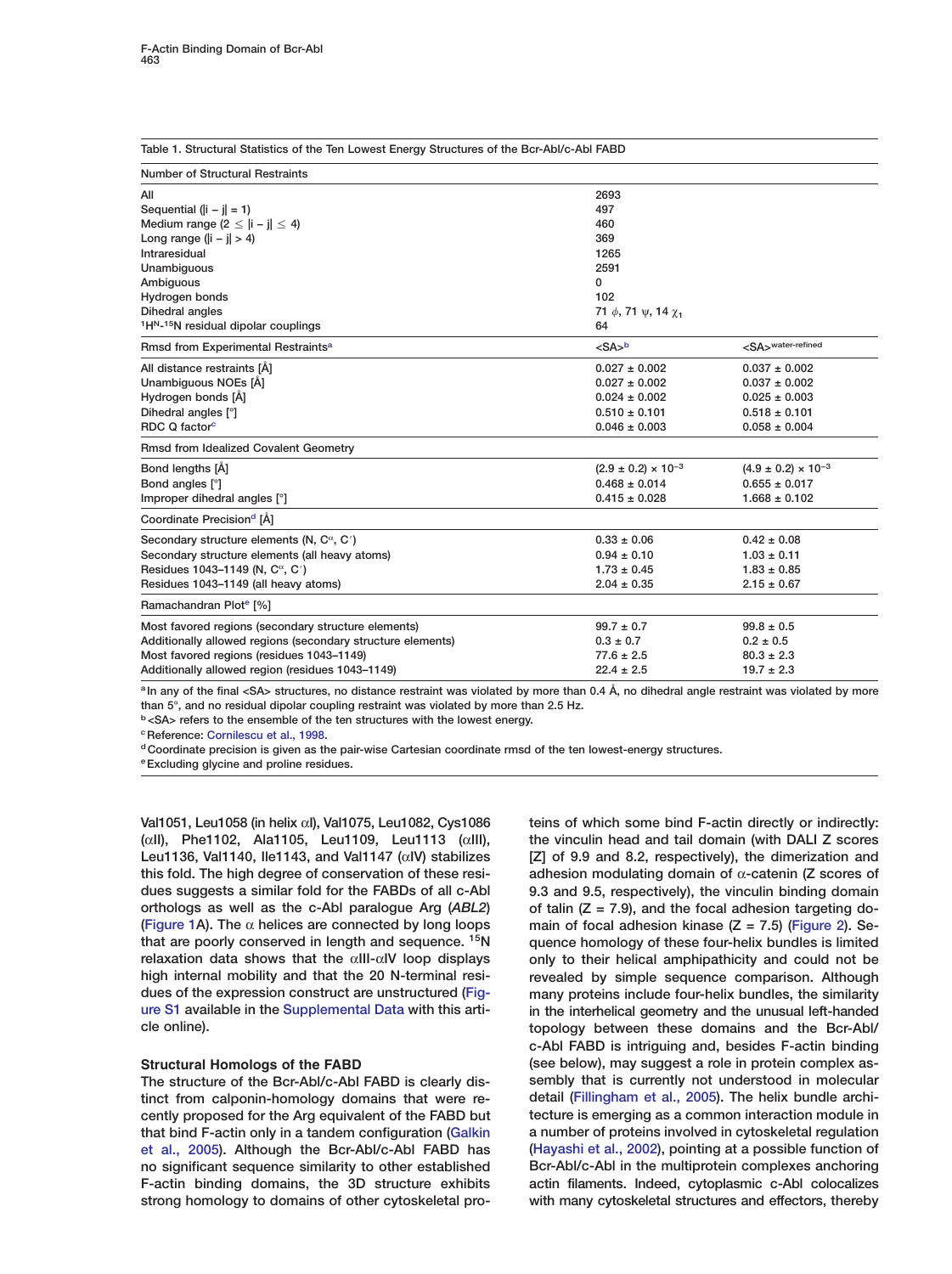<span id="page-3-0"></span>

## **Figure 2. Structural Homologs of the Bcr-Abl/c-Abl FABD**

**Despite complete absence of sequence similarity, the Bcr-Abl/c-Abl FABD is structurally homologous to domains present in cell adhesion proteins. In all panels, the Bcr-Abl/c-Abl FABD is shown in gray, whereas the vinculin tail domain is displayed in green (left, PDB-entry 1QKR), the vinculin binding domain of talin in blue (middle, PDB-entry 1SJ7), and the focal adhesion targeting domain of focal adhesion kinase in red (right, PDB-entry 1K40).**

**integrating multiple signals to coordinate F-actin dy- tional in the original domain context, then the FABD namics [\(Woodring et al., 2003](#page-12-0)). Previous studies have should also specifically interact with CRM1. However, shown that F-actin binding inhibits c-Abl kinase activity CRM1 bound only inefficiently [\(Figure 3A](#page-5-0), lane 3), and [\(Woodring et al., 2001\)](#page-12-0). The mechanism by which this crucially, this weak binding was not further reduced by occurs is currently unclear but may involve intramolec- the L1116A mutation [\(Figure 3A](#page-5-0), lane 5). This indicates ular interactions between the FABD and other regions that the NES is not accessible to CRM1 and that the of the protein, e.g., the kinase domain. Further struc- FABD binds CRM1 only nonspecifically. ture-function analysis of the FABD should be instru- Furthermore, immobilized CRM1 specifically bound a** mental in elucidating this regulatory function. **green fluorescent protein (GFP)-NES** fusion, but not the

**1118) [\(Taagepera et al., 1998\)](#page-12-0) are located on the** α**III helix formation [\(Figure 3B](#page-5-0)). and the** α**III-**α**IV loop [\(Figure 1](#page-1-0)C). Whereas Ile1118 is To test for nuclear export of the FABD, we performed solvent accessible, Leu1116 is only partially exposed. experiments with HeLa cell nuclei in** *Xenopus laevis* **Both Leu1109 and Leu1113 are buried in the hydrophobic egg extract depleted of endogenous nuclear transport core of the domain. All three leucines (Leu1109, Leu1113, receptors [\(Ribbeck and Gorlich, 2002\)](#page-12-0). The nucleoand Leu1116) are involved in an extensive network of cytoplasmic distribution of added recombinant GFPhydrophobic interactions with Leu1136 (**α**IV) and with FABD and GFP-NES was monitored by confocal micro-Leu1076, Gly1079, and Leu1082 (**α**II). scopy after initial equilibration by diffusion. Upon CRM1**

**posed NES (residues 1109–1118) are not solvent ex- not of GFP-FABD [\(Figure 3C](#page-5-0)). No export occurred when posed raised questions about its physiological rele- exportin 6 or buffer were added instead of CRM1 [\(Fig](#page-5-0)vance. We first investigated whether the isolated NES [ure 3C](#page-5-0)). In agreement with these results, we did not detect export of GFP-FABD or <sup>35</sup>S-methionine-labeled peptide can form an export of GFP-FABD** or <sup>35</sup>S-methionine-labeled **export receptor CRM1 (exportin 1). The immobilized full-length c-Abl upon microinjection into the nuclei of peptide efficiently recruited CRM1 from a HeLa cell ex- frog oocytes (data not shown). Finally, treatment of tract, provided RanGTP had been added to mimic a HeLa or COS cells with the specific CRM1 inhibitor lepnuclear environment [\(Figure 3A](#page-5-0), lane 7). Leu1116 is tomycin B (LMB) did not lead to nuclear accumulation essential for NES function of the isolated peptide of either endogenous or overexpressed c-Abl [\(Figure 4](#page-7-0) [\(Taagepera et al., 1998\)](#page-12-0), and indeed, the L1116A muta- and data not shown). Overall, our results indicate that tion abolishes CRM1 binding [\(Figure 3A](#page-5-0), lane 9). Thus, residues 1109–1118 of Bcr-Abl/c-Abl do not constitute residues 1109–1118 behave like a leucine-rich NES a functional NES in the context of the folded FABD.** when presented in isolation. If this NES were also func-<br>Furthermore, as judged from <sup>15</sup>N relaxation studies,

**untagged recombinant FABD, thus excluding the possi-The NES Is Buried and Nonfunctional bility that tagging of the domain or a protein present in Residues comprising the proposed NES (residues 1109– the HeLa cell extract had compromised export complex**

**The fact that most residues of the previously pro- addition, we observed rapid export of GFP-NES, but**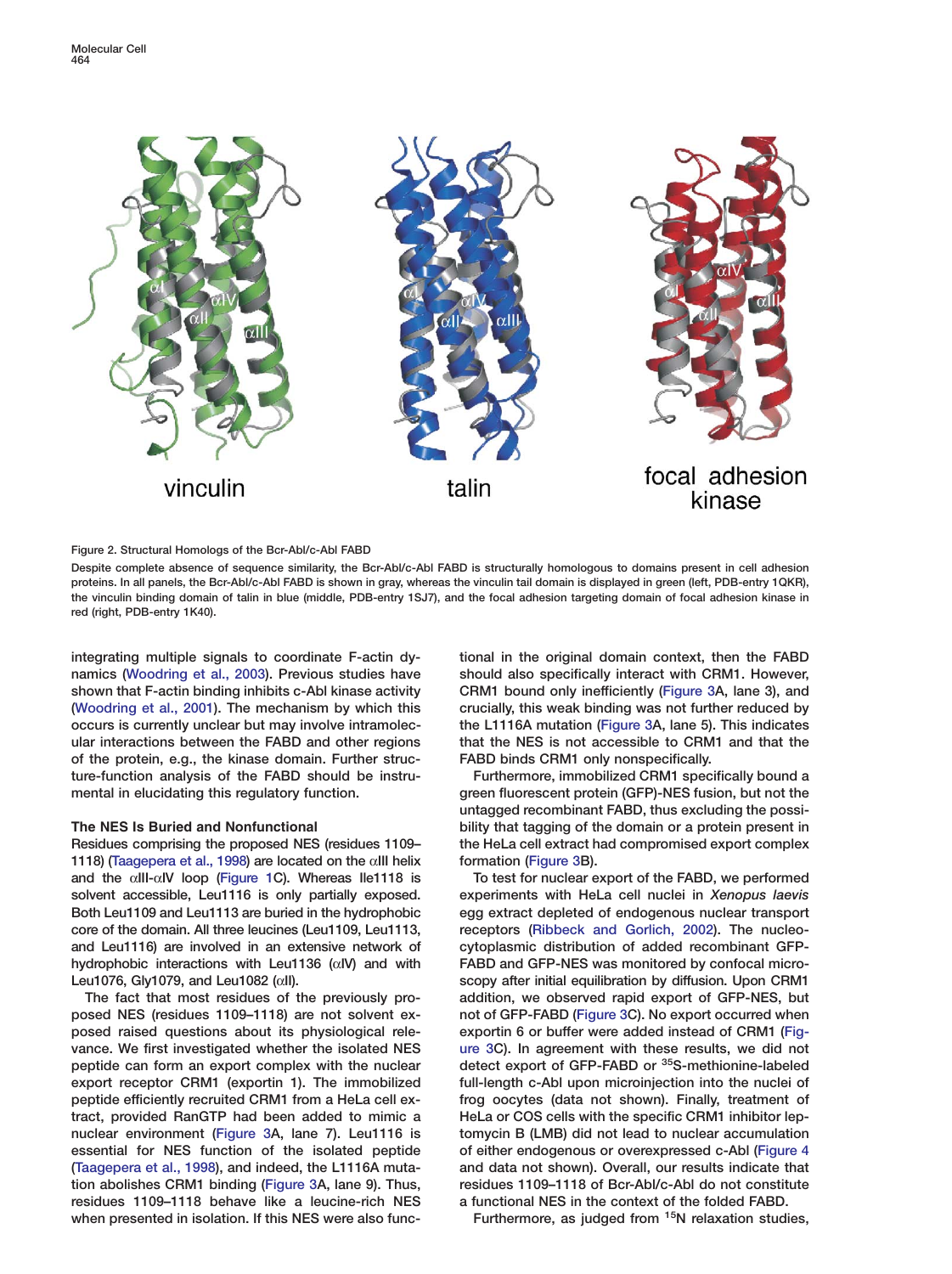**the NES does not exhibit internal mobility (Figure S1). to the wt protein [\(Table 2\)](#page-8-0). Mutation of Arg1097, Lys1099, Together with the functional data above, this suggests Phe1100, and Glu1104/Lys1108 impaired F-actin bindthat the NES may not become exposed by a flipping or ing strongest [\(Table 2](#page-8-0) and [Figures 1A, 6A, and 6B\)](#page-1-0). Imunfolding mechanism. However, we cannot completely portantly, mutation of residues within the previously exclude the possibility that under conditions different proposed NES (Leu1116, Arg1114, and Glu1115) led to than the ones tested here, mechanisms may exist that an intermediate reduction in F-actin binding [\(Table 2\)](#page-8-0). trigger unfolding of the FABD and a release of another Independently, NMR titration experiments with 15Nfunctionality, such as the hidden NES motif. labeled FABD and F-actin showed a general line-broad-**

**localization of Bcr-Abl and c-Abl, we performed exten- turally related to the FABD a potential to undergo drasive structure-based mutagenesis, careful to minimize matic conformational changes upon ligand binding has general structure perturbation and maximize specific been observed, we have not observed any major chemfunctional effects. We introduced a set of 21 mutants ical shift changes in our NMR titrations that might indicovering 39 solvent-exposed residues [\(Figure 1A](#page-1-0) and cate such a behavior for the Bcr-Abl/c-Abl FABD. [Table 2\)](#page-8-0) into full-length p210 Bcr-Abl and human c-Abl Color coding of the surface of the FABD according 1b to perform confocal immunofluorescence micro- to the contribution of the residues to F-actin binding scopy with transiently transfected COS cells. Under the revealed a cluster of residues along helix** α**III, including** settings used, the low levels of endogenous c-Abl

**ments, whereas the FABD-deletion mutant failed to do FABDs showed that, in contrast to most of the solventso. Instead, the mutant displayed a diffused localization exposed residues, residues in the N-terminal half of** α**III throughout the cytoplasm with additional punctuated are highly conserved (Figure 6C). The fact that the only staining, which had previously been observed with highly conserved region of the domain coincides with other deletion mutants encompassing the same region the F-actin binding epitope suggests that F-actin bind- [\(McWhirter and Wang, 1993\)](#page-11-0) (Figure 5A and data not ing is the key conserved function among the various shown). Localization patterns of the different Bcr-Abl Abl FABDs. FABD point mutants fell between that of the wt protein To visualize how the evolutionarily conserved helix and that of the FABD-deletion mutant [\(Table 2\)](#page-8-0). Three** α**III could possibly interact with F-actin, we generated mutations, R1097E, K1099E, and F1100E, showed the models of the Bcr-Abl/c-Abl FABD-actin complex with Bcr-Abl localization phenotype most similar to the the program HADDOCK [\(Dominguez et al., 2003\)](#page-11-0) using FABD-deletion mutant (F1100E shown in Figure 5A). an ensemble of seven NMR structures of the Abl FABD The punctuate staining seemed to depend on kinase and actin coordinates from four different actin comactivity, as cells treated with the kinase inhibitor Imati- plexes. Although the residues in actin involved in bind-**

**mutant proteins of c-Abl were less evident but still phobic cleft between actin subdomains 1 and 3 (Figure readily detectable (Figure 5B). Mutants that showed the S5A) as the primary interaction site for F-actin binding strongest defect in association with actin filaments were the same for both Bcr-Abl and c-Abl. Interestingly, perimposing structures of four actin complexes, 19 ressome of these c-Abl FABD mutants showed a partial or idues in and surrounding this hydrophobic cleft were strong nuclear localization [\(Table 2](#page-8-0) and Figure 5B), such chosen to generate docking restraints. Indeed, the conas F1100E and the L1116A mutation of the previously served helix** α**III could be docked reliably onto a hyproposed NES. drophobic cleft in the actin structure. It is worth noting**

**To establish the precise molecular nature of the FABD- predicted in the predicted in the Holmes model** (Figure S5). **dependent localization properties of Bcr-Abl/c-Abl de- (Figure S5). scribed above, we performed a quantitative analysis of the ability of the recombinant FABD wt and mutants to Molecular Basis for the NES Phenotype bind purified F-actin in vitro. All FABD proteins were Leucine-rich NESs consist of a stretch of regularly expressed as GST-fusions, purified to homogeneity, spaced hydrophobic residues, an abundant sequence and tested in an F-actin cosedimentation assay (Figure motif, and an intrinsic feature of amphipathic helices.** S3A). Structural integrity was assessed by using gel Previous studies have led to the widely acknowledged **filtration chromatography, NMR, and far-ultraviolet cir- view that c-Abl and Bcr-Abl possess a functional NES cular dichroism spectroscopy (for selected mutants, at the C terminus [\(Taagepera et al., 1998; Wang, 2000;](#page-12-0) see Figures S3B-S3D and data not shown). Although [Henderson and Eleftheriou, 2000; Zhu and Wang, 2004\)](#page-12-0). GST-FABD wt was enriched in the pellet in the presence Several key experiments that led to this perception, of F-actin, only a minor proportion was found in the however, were performed with the NES as a peptide pellet fraction in the absence of F-actin (Figure 6A, top). or with constructs that inadvertently affected the FABD This suggests specific binding to F-actin in vitro. The structural integrity. Unfolding of the FABD had two con-FABD mutants were tested accordingly and compared sequences. On one hand, normally buried elements of**

**ening effect depending on the F-actin concentration FABD-Dependent Cytoplasmic Localization Pattern consistent with the formation of a high-molecular weight To analyze the precise role of the FABD in the cellular complex (Figure S4). Although for some domains struc-**

**could hardly be detected (data not shown). tions of helix** α**II and helix** α**IV (Figure 6B). Indepen-Wild-type (wt) Bcr-Abl colocalized with actin fila- dently, analysis of evolutionary conservation among Abl**

**nib/Gleevec did not show this phenotype (Figure S2). ing the FABD could not be determined experimentally, Differences in actin colocalization between wt and crystal structures of actin complexes reveal a hydrothat this binding mode would be compatible with the The F-Actin Binding Site simultaneous actin-actin interactions within F-actin as**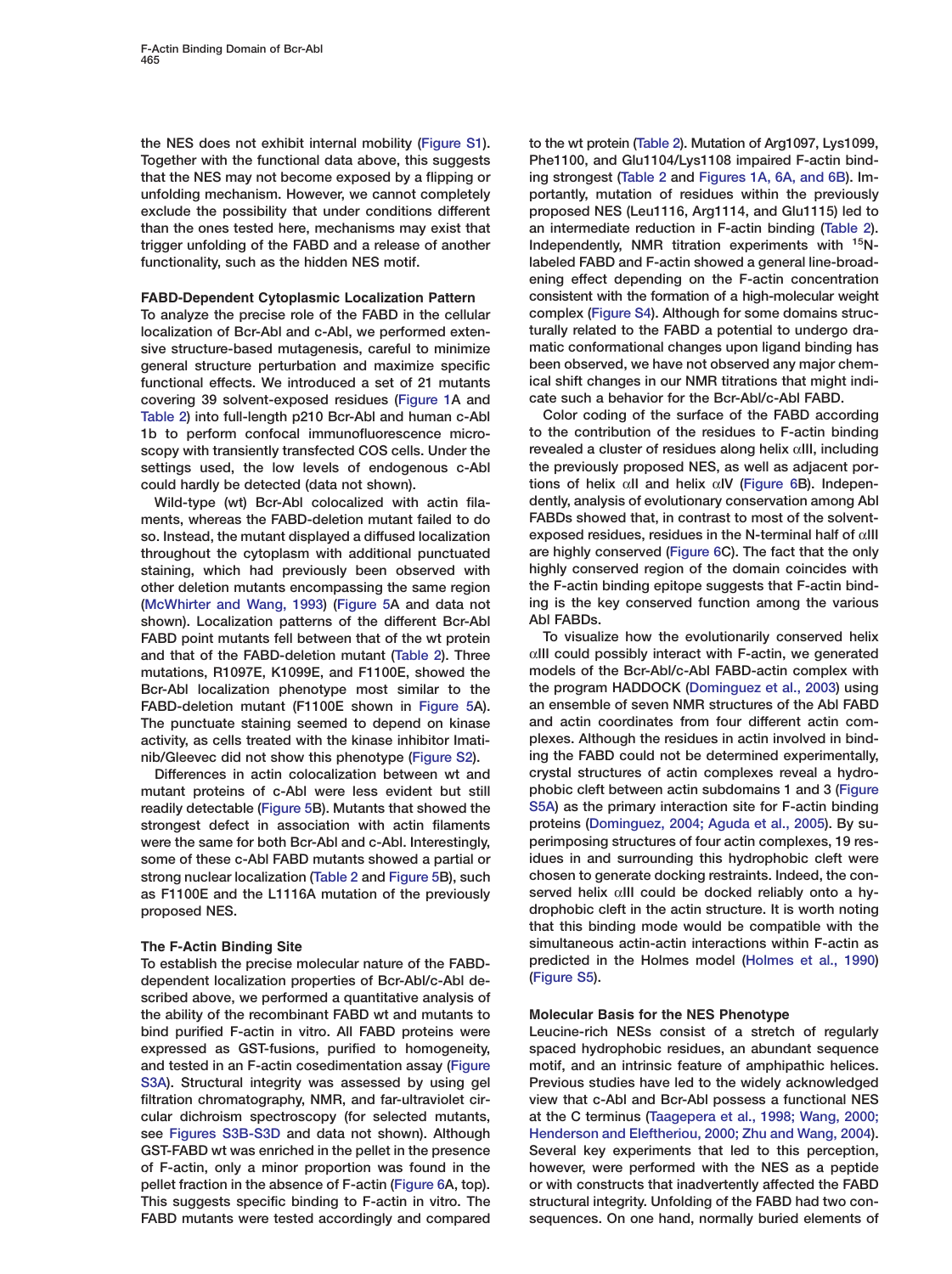<span id="page-5-0"></span>



**Figure 3. The Folded FABD Does Not Bind to CRM1 and Is Not Exported from the Nucleus**

**(A) FABD, NES1109–1118, and the respective L1116A mutants were immobilized on a Sepharose resin in equimolar amounts and allowed to bind exportins from a HeLa cell extract. RanGTP was used to mimic a nuclear environment. Starting material and bound fractions were analyzed by SDS-PAGE and immunoblotting. Exportin 5 (Exp5) and exportin 6 (Exp6) are included as specificity controls. Load in the bound fractions corresponds to 60 times the starting material.**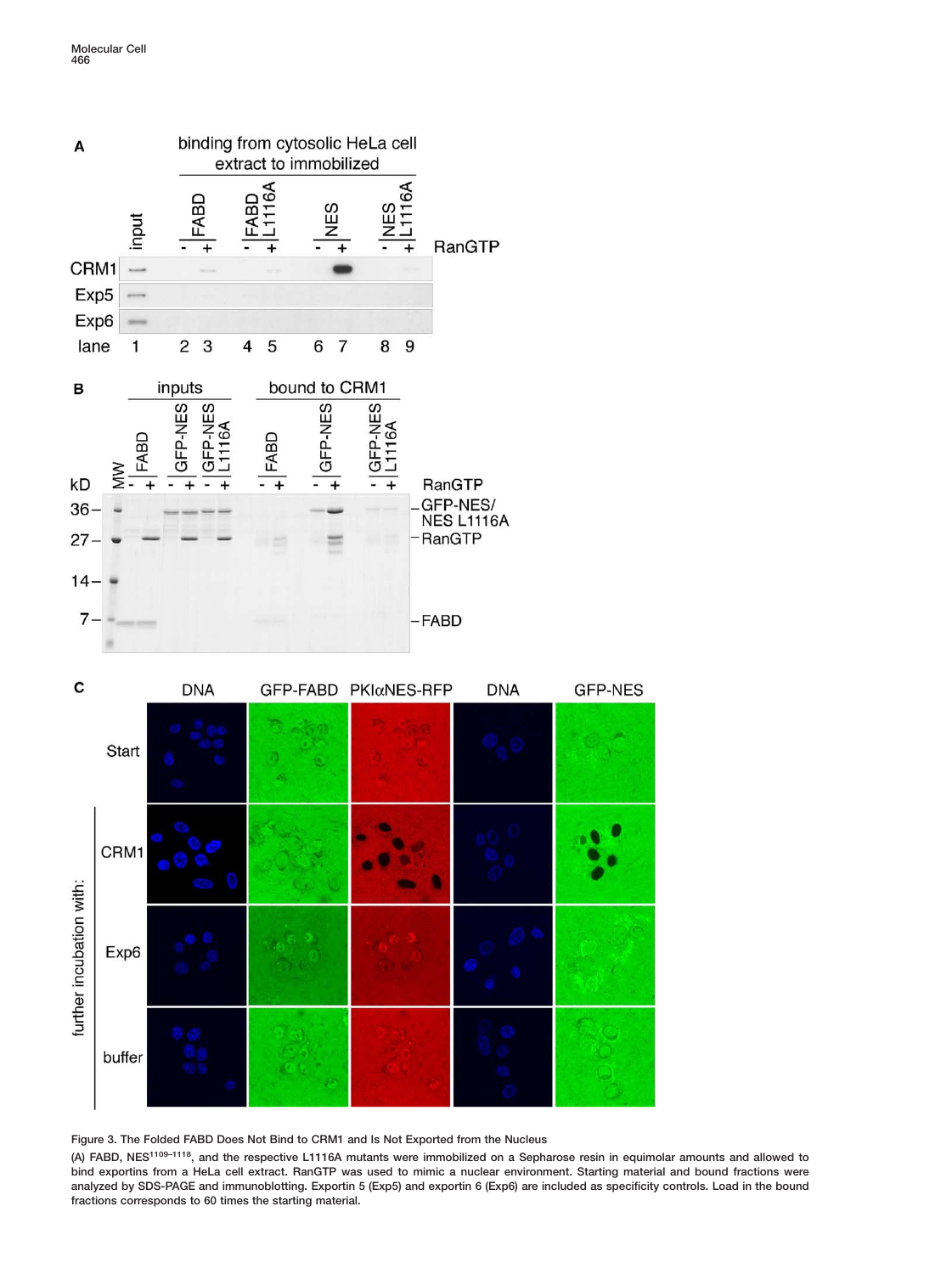**thereby established a functional, but nevertheless non- any nuclear localization force acting on the protein. physiological CRM1 binding site. On the other hand, Moreover, recent evidence suggests that nuclear imthe disrupted domain could no longer bind F-actin. In port of c-Abl can be inhibited by phosphorylation of a all these cases, subcellular localization is affected in threonine residue [\(Yoshida et al., 2005\)](#page-12-0). This mechaconsequence. As we have shown above, the classic nism might also account for inhibition of nuclear entry Abl "NES−" mutation L1116A causes impaired F-actin of Bcr-Abl. binding, thereby leading to nuclear accumulation indi- Irrespective of what precise subcellular distribution** rectly. This case is consistent with the general notion may result from actin binding deficiency of Bcr-Abl un**that mutation of linear motifs of proteins in the absence der different conditions, there appear to be important of 3D structural information can be difficult to interpret functional consequences. It has been reported that de- [\(Puntervoll et al., 2003\)](#page-12-0). As shown for the nonsense- letions disrupting FABD integrity impaired both the mediated mRNA decay factor UPF3b [\(Kadlec et al.,](#page-11-0) transforming potential of Bcr-Abl in rat fibroblasts as [2004](#page-11-0)), we predict that once structural information be- well as oncogenicity in transgenic mice [\(McWhirter and](#page-11-0) comes available, several other NESs that have been [Wang, 1993; Heisterkamp et al., 2000](#page-11-0)). Because we proposed based only on the amino acid sequence will could confine the critical elements of association with also be revealed to be just nonfunctional, buried hy- the actin cytoskeleton to the N-terminal half of the helix drophobic core residues.** α**III on Bcr-Abl, it might be possible to interfere with**

**cytoplasmic retention determines the subcellular distri- Experimental Procedures bution of c-Abl. In support of this, caspase cleavage of c-Abl causes removal of the FABD and leads to nuclear Bacterial Expression Constructs localization and contributes to the induction of apopto- A pETM30 vector (modified pET24d [Novagen] provides an N-hexa-**

sequences, and indeed, evidence that many of the in-<br>tramolecular regulatory mechanisms that inhibit c-Abl<br>tag and the other an N-decaHis-EGFP-tag. The coding region of **kinase activity are also operational in Bcr-Abl has the F-actin binding domain (residues 1026–1149, human c-Abl emerged recently [\(Azam et al., 2003; Smith et al., 2003;](#page-11-0) spliceform 1b numbering) of human Bcr-Abl/c-Abl was cloned into [Hantschel and Superti-Furga, 2004\)](#page-11-0). The Bcr moiety, the vectors described above by using standard molecular cloning** unique to Bcr-Abl, contributes a coiled-coil oligomerization function that results in proximity-induced *trans*-<br>phosphorylation of the activation loop and consequent<br>high levels of kinase activity [\(McWhirter et al., 1993;](#page-12-0)<br>[Zhang et al., 2001\)](#page-12-0). We also propose here that the s **cellular localization of these two proteins is subject to Ni-NTA-agarose. Untagged FABD was generated by TEV-protease the same basic mechanisms. But why is mutation of cleavage of decaHis-zz-FABD, and removal of the tag was via Nithe FABD of Bcr-Abl, in contrast to c-Abl, not sufficient** NTA-agarose. Expression and purification of zz-CRM1-His, His-<br> **to cause relocalization of the protein from the actin cy.** CRM1, His-Ran(Q69L)GTP, PKI $\alpha$ -NES-mRF to cause relocalization of the protein from the actin cy-<br>toskeleton to the nucleus? In our hands, treatment with been described previously [\(Stuven et al., 2003\)](#page-12-0). **the kinase inhibitor Imatinib/Gleevec, although chang- Structure Determination ing the pattern of cytoplasmic staining, did not lead to NMR spectra were recorded at 295 K on Bruker DRX 500, 600, thus excluding a predominant role of kinase activity** package, and analyzed with XEASY. <sup>15</sup>N relaxation data were anain cytoplasmic retention (Figure S2). However, prelimi-<br>nary experiments with forms of Bcr-Abl mutated in the assigned by standard triple-resonance experiments as described mary experiments with forms of Bcr-Abl mutated in the assigned by standard triple-resonance experiments as described<br>coiled-coil domain, in addition to a disrupting mutation<br>in the FABD domain, showed a weak but reproduci **interaction of Bcr-Abl with the cytoskeleton through the correlation experiments [\(Kubinowa et al., 1994\)](#page-11-0), whereas additional**

**the hydrophobic core became solvent accessible and FABD as well as oligomerization contribute to offset**

**this interaction pharmacologically, thus modulating the Conclusion**<br>
Taken together, our data strongly suggest that an equi-<br>
librium between nuclear import and FABD-dependent<br>
librium between nuclear import and FABD-dependent<br>
strate binding pocket.

**sis [\(Barilá et al., 2003\)](#page-11-0). His-GST-tag, followed by a TEV-protease cleavage site) was used The c-Abl and Bcr-Abl proteins share most of their for NMR-sample preparation and F-actin cosedimentation assays.**

and 900 spectrometers, processed with the NMRPipe/NMRDraw

**backbone angles**  $\phi$  were determined from quantitative <sup>3</sup>J(H<sup>N</sup>,H<sup>α</sup>)-

**<sup>(</sup>B) CRM1 was immobilized as above, and recombinant FABD, GFP-NES1109–1118, and GFP-NES L1116A were allowed to bind to CRM1 in the absence or presence of RanGTP. Analysis of starting material and bound fractions was by SDS-PAGE and Coomassie staining. Load in the bound fractions corresponds to 40 times the starting material.**

**<sup>(</sup>C) HeLa cell nuclei were incubated in a** *Xenopus laevis* **egg extract, which had been depleted of endogenous nuclear transport receptors. GFP-FABD or GFP-NES was added and allowed to enter the nuclei ("start"). The NES of the inhibitor of protein kinase A fused to red fluorescent protein (PKI**α**NES-RFP) was used as an internal positive control. The samples were then split and either CRM1, exportin 6, or buffer added. 20 min later, the distribution of the fluorescent proteins was imaged by confocal laser scanning microscopy. DNA staining with DAPI highlights nuclei.**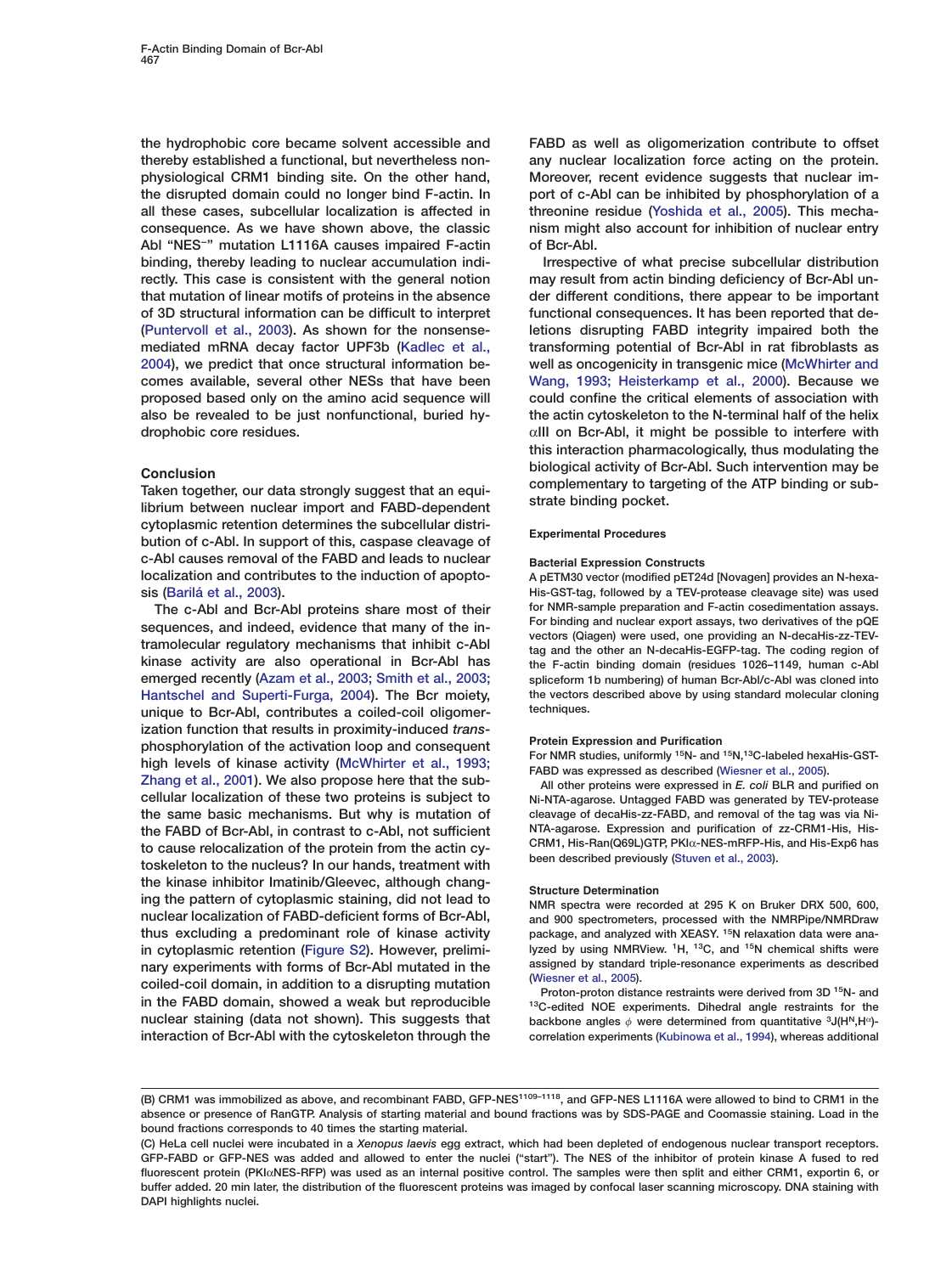<span id="page-7-0"></span>

**Figure 4. LMB Treatment Does Not Increase Nuclear Levels of c-Abl**

**Endogenous c-Abl-expressing HeLa and COS cells were treated with 5 ng/mL and/or 20 ng/mL LMB for 4 hr. Cells were fixed and immunostained with anti-Abl antibody (Abl). Nuclei (DNA) were stained with DRAQ5.**

f **and** ψ **restraints were derived from TALOS [\(Cornilescu et al.,](#page-11-0) ary chemical shifts, H/D amide exchange rates, and NOE patterns.** 1999). <sup>3</sup> J(N,C<sup>\*</sup>) coupling constants were measured by using spin**echo difference experiments to restrain the side-chain angle**  $\chi_1$  **to** were applied in a mixed torsion, and Cartesian angle dynamics 180° ± 40° and 0° ± 90°, respectively (Hu and Bax, 1997). <sup>1</sup>H,<sup>15</sup>N- simulated anne **residual dipolar couplings were measured in ether/alcohol liquid and ARIA 1.2 [\(Nilges and O'Donoghue, 1998\)](#page-12-0). Structures were calstate-selective coherence transfer HSQC experiment [\(Lerche et al.,](#page-11-0) first seven iterations and 50 structures in the final iteration. The [1999\)](#page-11-0). Axial and rhombic components of the alignment tensor were quality of the ten lowest energy structures was analyzed by using −8.5 Hz and −3.6 Hz, respectively. Hydrogen bond restraints were the programs CNS and PROCHECK-NMR [\(Laskowski et al., 1996\)](#page-11-0).**

**[1999\)](#page-11-0)** For structure calculation, the experimentally determined restraints  $\frac{1}{2}$  simulated annealing protocol by using CNS [\(Brunger et al., 1998](#page-11-0)) culated in eight iterations producing 20 structures in each of the **[Table 1](#page-2-0) summarizes the structural statistics for the ensemble of the**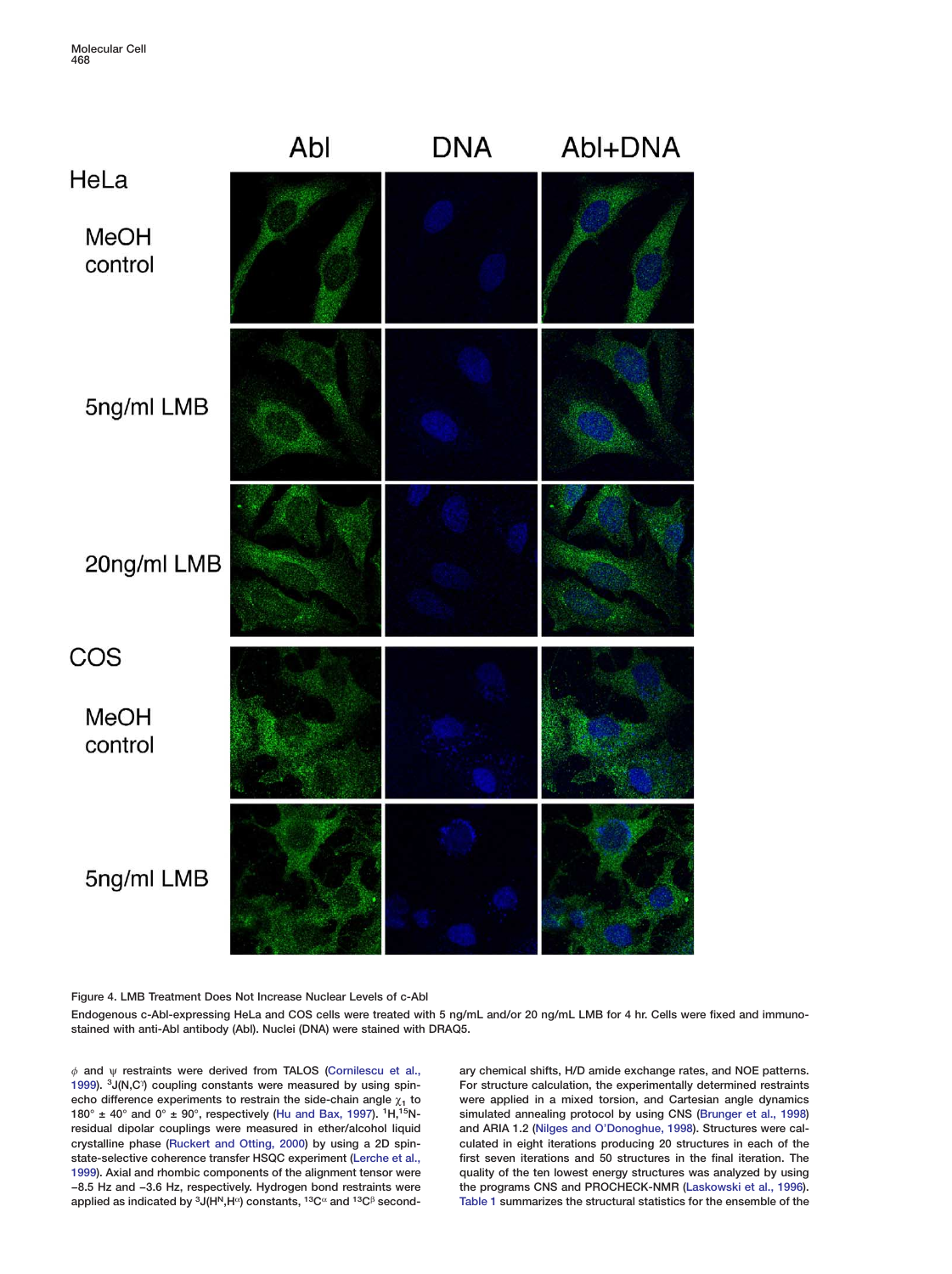<span id="page-8-0"></span>

|              |                      | <b>F-Action Binding</b> | Localization                |                    |                             |
|--------------|----------------------|-------------------------|-----------------------------|--------------------|-----------------------------|
|              |                      | GST-FABD <sup>a</sup>   | Bcr-Ablb                    | c-Abl <sup>c</sup> |                             |
| Structural   |                      |                         |                             | Cytoplasm-         |                             |
| Location     | <b>Mutation</b>      | In Vitro Binding        | <b>Actin Colocalization</b> | <b>Nucleus</b>     | <b>Actin Colocalization</b> |
|              | wt                   | 1.00                    | wt                          | C                  | A                           |
|              | $\Delta$ FABD        |                         | p                           | C/N                | а                           |
| $\alpha$     | K1048E               | 0.61                    | wt                          | с                  | a                           |
| $\alpha$     | D1053K/E1056K        | 1.05                    | wt                          | с                  | А                           |
| $\alpha$     | R1064A/E1067R        | 0.92                    | wt                          | C                  | Α                           |
| $L$ I-II     | E1067A/Q1068A/M1069A | 1.20                    | wt                          | С                  | А                           |
| $\alpha$ II  | E1077K/K1080E        | 0.85                    | wt                          | C/N                | a                           |
| $\alpha$ II  | N1081A/Y1083A        | 0.59                    | wt                          | C                  | A                           |
| $\alpha$ II  | D1091A               | 1.03                    | wt                          | Not tested         | Not tested                  |
| $L$ II-III   | Q1094A/Q1095A/M1096A | 1.21                    | Not tested                  | C                  | Α                           |
| $L$ II-III   | R1097E               | 0.41                    | р                           | C/N                | a                           |
| $\alpha$ III | K1099E               | 0.51                    | р                           | C                  | a                           |
| $\alpha$ III | F1100E               | 0.41                    | p                           | N                  | a                           |
| $\alpha$ III | R1103E               | 0.70                    | p                           | C                  | a                           |
| $\alpha$ III | E1104K/K1108E        | 0.55                    | р                           | C/N                | А                           |
| $\alpha$ III | E1110K               | 1.17                    |                             | C/N                | а                           |
| $\alpha$ III | R1114E/E1115R        | 0.91                    | wt                          | с                  | Α                           |
| $\alpha$ III | L1116A               | 0.73                    | wt                          | N                  | А                           |
| L III-IV     | ΔP1120-P1127         | 1.17                    | wt                          | C                  | Α                           |
| $\alpha$ IV  | D1132A/K1135A        | 0.66                    | wt                          | C                  | A                           |
| $\alpha$ IV  | K1141A/E1142A        | 0.76                    | wt                          | C/N                | Α                           |
| $\alpha$ IV  | D1145A               | 1.00                    | wt                          | C/N                | a                           |

**aGST-FABD: relative values for F-actin binding in cosedimentation assays.**

**b**Bcr-Abl: wt, F-actin colocalization; i, intermediate; and p, punctuate staining (reduced binding).

**<sup>c</sup> c-Abl: C, cytoplasmic; C/N, intermediate localization; N, nuclear; A, F-actin colocalization; and a, reduced F-actin colocalization.**

# **NMR Titration and 15N Relaxation Studies**

**For NMR titrations, 1H,15N-HSQC experiments were recorded on a Binding Assays 500 MHz spectrometer fitted with a cryoprobe. For the binding experiment of [Figure 3A](#page-5-0), zz-tagged FABD, NES, 15N-labeled FABD** was dissolved in 5 mM Tris-HCl (pH 8.0), 50 mM KCl, 0.2 mM CaCl<sub>2</sub>, and the respective L1116A mutants were immobilized on IgG-<br>1 mM ATP 0.5 mM DTT, and 10% <sup>2</sup>H<sub>2</sub>O at an initial protein concen-<br>Sepharose, The beads were i **1 mM ATP, 0.5 mM DTT, and 10% <sup>2</sup>H<sub>2</sub>O at an initial protein concen**tration of 30  $\mu$ M. The sample was titrated at 295 K with freshly **polymerized F-actin (Cytoskeleton, Inc.) prepared in the same buffer as described above, toward a final sample containing 1.2 addition of GTPase-deficient Ran mutant (Ran[Q69L]GTP) [\(Klebe et](#page-11-0) molar equivalents F-actin (based on the monomeric actin concen- [al., 1995\)](#page-11-0). Unbound material was removed, and the beads were**  $train$ ) equal to 15  $\mu$ M and 18  $\mu$ tively. Backbone amide <sup>15</sup>N relaxation parameters were acquired as with SDS-sample buffer and analyzed by SDS-PAGE followed by

Structural models of the Bcr-Abl/c-Abl FABD-actin complex were **generated with the program HADDOCK by using standard proto- human CRM1 in the presence or absence of Ran(Q69L)GTP. Bound** cols and parameters [\(Dominguez et al., 2003\)](#page-11-0). A set of 20 ambigu-<br>
panol precipitated, separated by SDS-PAGE, and analyzed by Coo-<br>
panol precipitated, separated by SDS-PAGE, and analyzed by Cooous interaction restraints (AIRs) was defined for the Bcr-Abl/c-Abl **FABD based on the results of the F-actin cosedimentation assays. massie staining. Although we could not experimentally determine the actin residues involved in binding the FABD, analysis of crystal structures of actin In Vitro Nuclear Export complexes reveals a hydrophobic cleft between actin subdomains** *Xenopus leavis* **egg extract and HeLa cell nuclei were prepared as 1 and 3 as the primary interaction site for F-actin binding proteins described [\(Stuven et al., 2003\)](#page-12-0). Nuclei were mixed with egg extract [\(Dominguez, 2004; Aguda et al., 2005\)](#page-11-0). Residues in and surround- depleted of nuclear transport receptors and replenished with Ran, ing this hydrophobic cleft were chosen for docking from a superpo- NTF2, and an energy-regenerating system [\(Ribbeck and Gorlich,](#page-12-0) [2002\)](#page-12-0). GFP-FABD (residues 1039–1149), GFP-NES1109–1118 sition of known structures of actin complexes. This resulted in 19 , and AIRs for the actin monomer. An ensemble of seven NMR structures** of the Bcr-Abl/c-Abl FABD and actin coordinates from four actin **complexes (PDB-entries: 1EQY, 1SQK, 1QZ5, and 1KXP) were used as input structures for initial rigid-body docking. From the resulting Mammalian Expression Constructs 500 energy-minimized structures, 50 were chosen based on AIR p210 Bcr-Abl was kindly provided by Martin Ruthardt (Johann Wolfrestraint energy and subjected to semiflexible simulated annealing gang Goethe-University, Frankfurt, Germany). pSGT vector and followed by a final refinement in explicit water. Among the final pSGT-Abl constructs were previously described [\(Barilá and Su](#page-11-0)water-refined ten lowest energy structures, eight models adopted [perti-Furga, 1998\)](#page-11-0). The FABD mutation was performed as pre-**

**ten lowest energy structures. Figures of 3D structures and molecu- conformations as shown in Figure S5 with a pair-wise backbone lar surface representations were prepared by using PyMol [\(De-](#page-11-0) rmsd of 1.8 ± 0.8 Å, whereas the orientation of the FABD was in-[Lano, 2002](#page-11-0)). verted with respect to the orientation shown in Figure S5 in the remaining two models.**

presence of an energy-regenerating system [\(Kutay et al., 1997](#page-11-0)) and **M cytochalasin B. A nuclear environment was mimicked by** washed with 10 ml of binding buffer. Bound proteins were eluted **described [\(Wiesner et al., 2005\)](#page-12-0). Western blotting. Antibodies against CRM1, Exp5, and Exp6 have been described previously [\(Mingot et al., 2004; Stuven et al., 2003\)](#page-12-0). For** [Figure 3B](#page-5-0), recombinant FABD (3 μM), GFP-NES<sup>1109–1118</sup>, or<br>
For Figure 3B, recombinant FABD (3 μM), GFP-NES<sup>1109–1118</sup>, or GFP-NES L1116A (both 1  $\mu$ M) were allowed to bind to immobilized

**mRFP-PKI**αNES were used at 2 μM. Exportins were added after 20 min of nucleocytoplasmic equilibration at 1  $\mu$ M.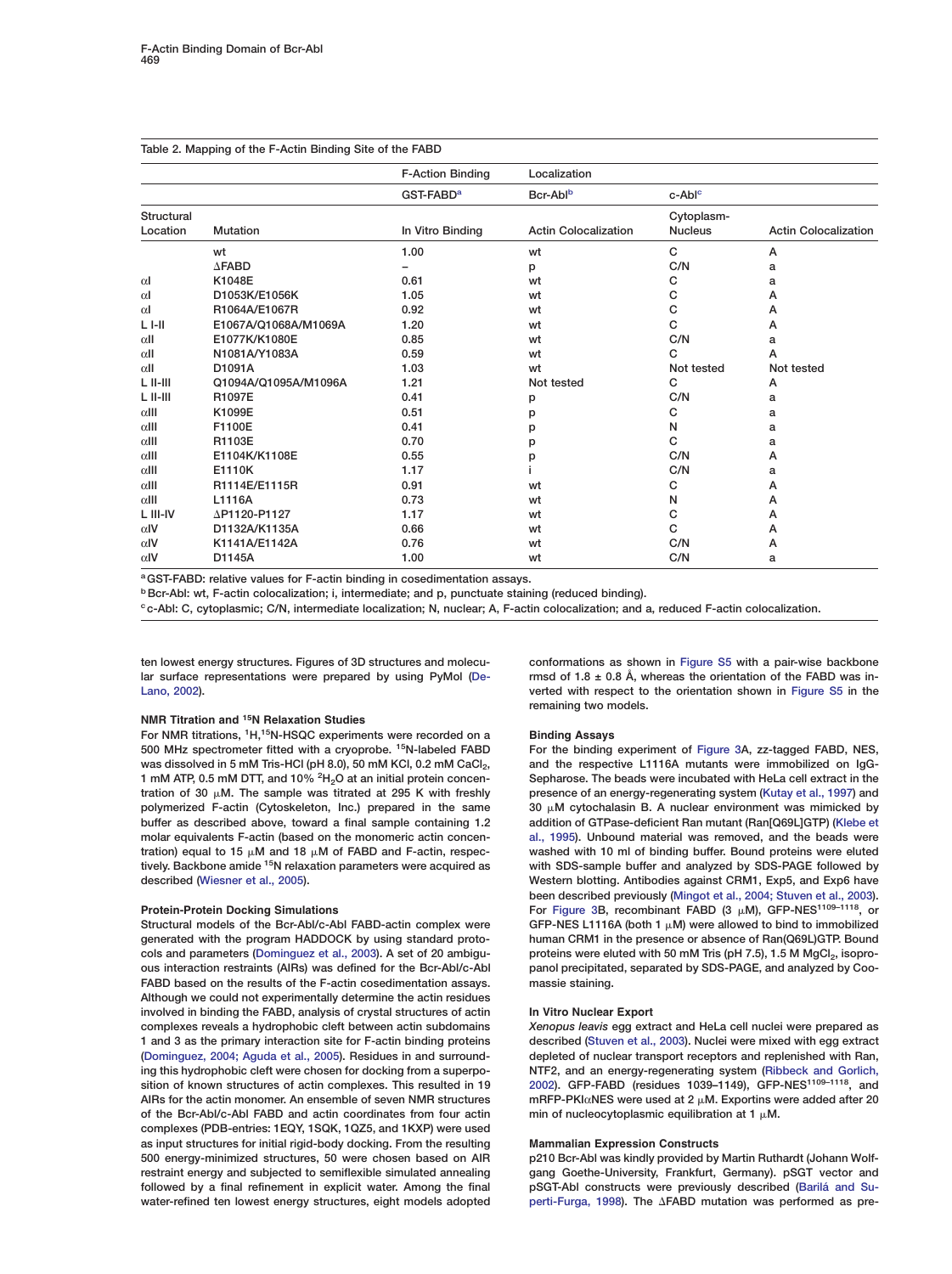**Molecular Cell 470**

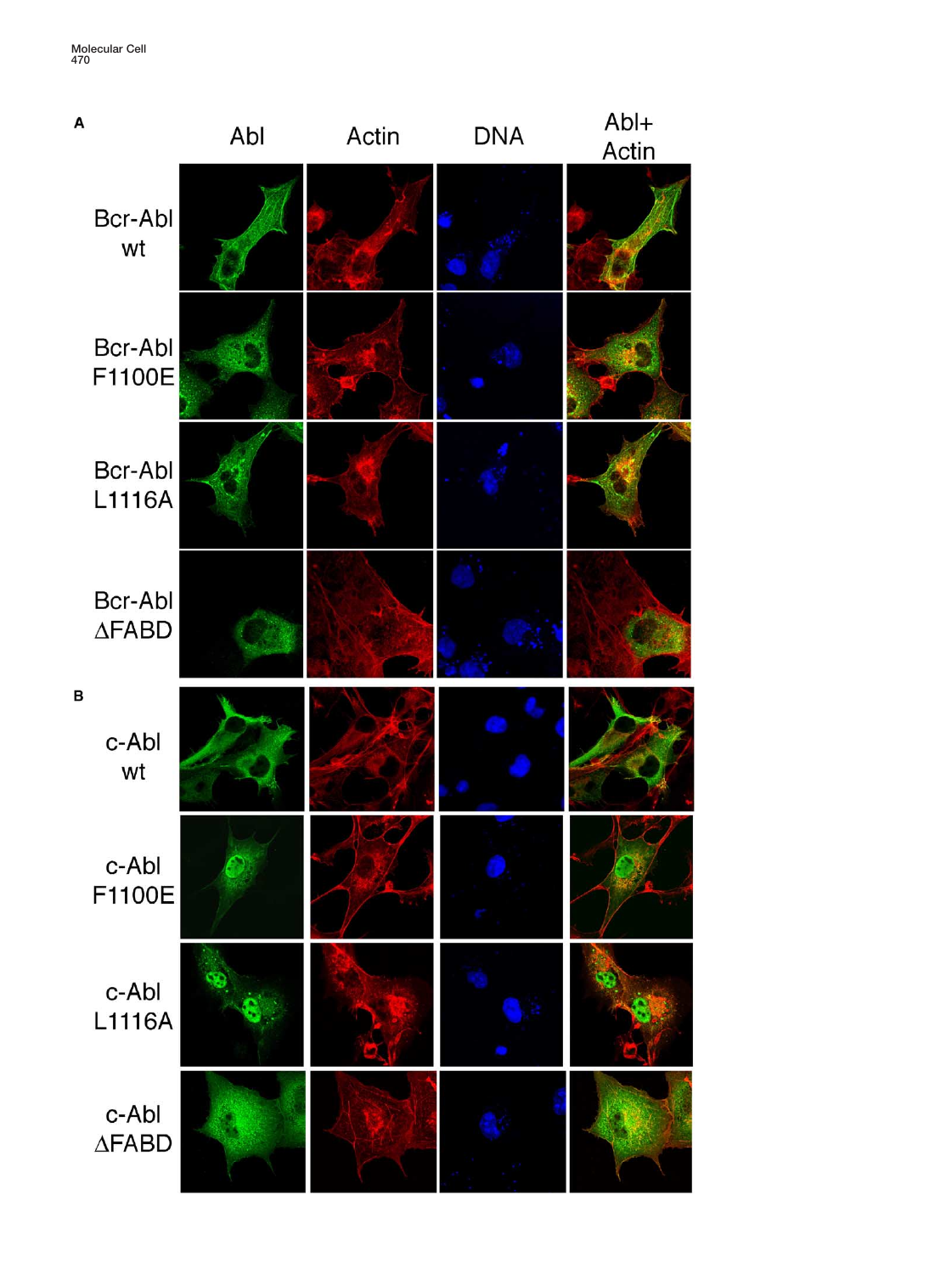

**Figure 6. Mutational Analysis of the Bcr-Abl/c-Abl F-Actin Binding Domain**

**(A) F-actin cosedimentation assay: the indicated proteins were incubated for 30 min and spun at 135,000 × g. 10% of the total reaction before centrifugation (T) and equal amounts of the supernatant (S) and pellet (P) were resolved by SDS-PAGE, stained with Coomassie, and quantified by using the LI-COR Odyssey system.**

**(B) Ribbon and surface representation of the FABD highlighting effects of individual mutations on F-actin binding activity (see [Table 2\)](#page-11-0). Residues are colored with a linear gradient from red to white to green (red, 60% relative inhibition; green, 20% relative enhanced binding activity). All other residues are shown in white.**

**(C) Surface representation of the FABD highlighting sequence conservation. High to low sequence conservation is colored from blue to white, respectively. In all panels, the FABD is shown in the same orientation.**

**viously described [\(Woodring et al., 2001\)](#page-12-0). All mutations were ob- ter 24–48 hr of incubation, cells were washed with PBS and fixed tained by using the QuikChange Site-Directed Mutagenesis Kit with 3% para-formaldehyde. Cells were permeabilized with 0.5% (Stratagene). All mutations were confirmed by sequencing. Triton X-100 and blocked with 2.5% normal goat serum (Jackson ImmunoResearch). To visualize Bcr-Abl/c-Abl, primary (rabbit anti-Immunofluorescence Abl, K12; Santa Cruz) and secondary (anti-rabbit AlexaFluor488; COS cells were transfected with either pSG-p210, pSGT-Abl, or mu- Molecular Probes) antibodies were diluted in blocking solution and tants thereof by using PolyFect Transfection Reagent (Qiagen). Af- incubated with the cells at room temperature. F-actin and nuclei**

**Figure 5. Localization of Bcr-Abl/c-Abl FABD Mutant Proteins**

**COS cells were transiently transfected with the indicated (A) Bcr-Abl or (B) c-Abl expression constructs. Cells were fixed and immunostained with anti-Abl antibody (Abl). F-actin (Actin) and nuclei (DNA) were stained with rhodamine-conjugated phalloidin and DRAQ5, respectively.**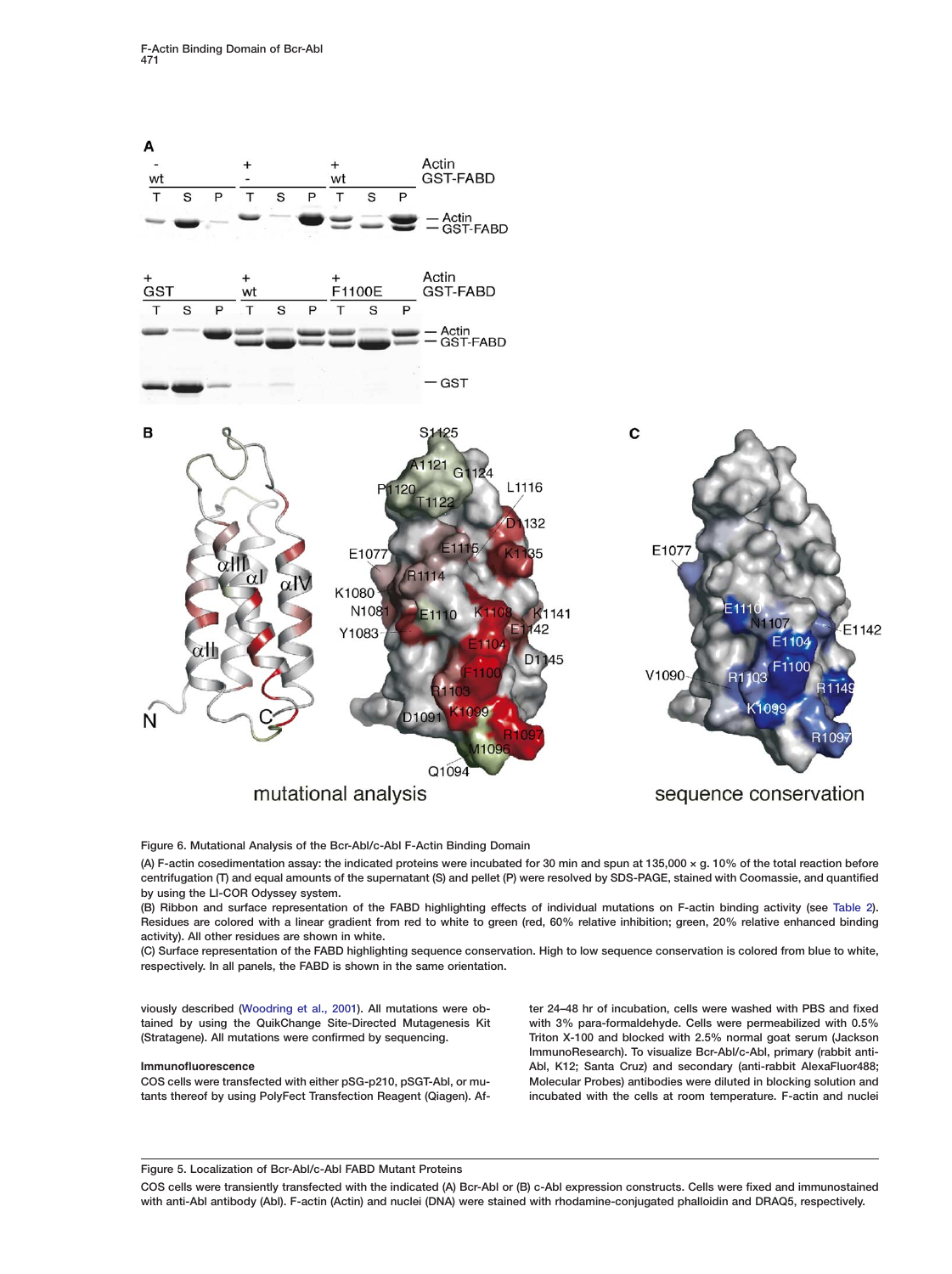**Probes) and DRAQ5 (Biostatus Limited), respectively. Treatment shifts and sequence homology. J. Biomol. NMR** *13***, 289–302.** with STI571/Gleevec was done for 4 hr at 20  $\mu$ M. Images were with STI571/Gleevec was done for 4 hr at 20 μM. Images were<br>obtained on a Zeiss LSM510 confocal microscope by using a 40x/<sub>pymol.sourceforge.net.</sub>

F-Actin Cosedimentation Assays<br>
GST-FABD fusion proteins were expressed in pETM30 and purified<br>
as described [\(Wiesner et al., 2005](#page-12-0)) with the exception that the TEV<br>
cleavage step was omitted. The fusion proteins were conce merized according to the manufacturer's instructions. Centrifuga-<br>
tions were performed in a Beckman TLS-55 rotor at 135.000 x q. sis. Trends Biochem. Sci. 29, 572–578. **ions were performed in a Beckman TLS-55 rotor at 135,000 × g. GST-FABD proteins were incubated with equimolar amounts of Druker, B.J. (2004). Imatinib as a paradigm of targeted therapies.** F-actin in a final volume of 50  $\mu$ l. 5  $\mu$ l of the reaction mixture was Adv. Cancer Res. 91, 1–30. removed before ultracentrifugation ("total" sample). After ultracentrifugation, the supernatant was removed and the pellet resus-<br>
trifugation, the supernatant was removed and the pellet resus-<br>
pended in SDS-PAGE sample b

**figures and are available with this article online at [http://www.](http://www.molecule.org/cgi/content/full/19/4/461/DC1/) Kuriyan, J., and Superti-Furga, G. (2003). A myristoyl/phosphotyro[molecule.org/cgi/content/full/19/4/461/DC1/.](http://www.molecule.org/cgi/content/full/19/4/461/DC1/) sine switch regulates c-Abl. Cell** *112***, 845–857.**

## **Acknowledgments 737–740.**

**Molecular Biology Laboratory (EMBL)/Heidelberg and Institute of bundle that binds paxillin. Nat. Struct. Biol.** *9***, 101–106.** Molecular Pathology/Vienna confocal microscopy facilities; G. Stier<br>for advice; M. Way, K. Djinovic-Carugo, and V. Small for reading of the isterkamp, N., Voncken, J.W., Senadheera, D., Gonzalez-Gomez,<br>the manuscript; and **Henderson, B.R., and Eleftheriou, A. (2000). A comparison of the tion DFG (S.W.), Aventis (O.H.), Boehringer Ingelheim Fonds (T.G.),** and the Leukemia and Lymphoma Society (L.L.R.R.). Work in the activity, sequence specificity, and CRM1-dependen<br>narticipating labs is funded by the FMBL, the Austrian Academy of nuclear export signals. Exp. Cell Res. 256, participating labs is funded by the EMBL, the Austrian Academy of **Sciences, and the DFG. Holmes, K.C., Popp, D., Gebhard, W., and Kabsch, W. (1990).**

**of the filament. EMBO Rep.** *6***, 220–226. tory proteins RCC1 and RanGAP1. Biochemistry** *34***, 639–647.**

**Barilá, D., and Superti-Furga, G. (1998). An intramolecular SH3- 878.**

**Barilá, D., Rufini, A., Condo, I., Ventura, N., Dorey, K., Superti-Furga, nuclear transport factor. Cell** *90***, 1061–1071. G., and Testi, R. (2003). Caspase-dependent cleavage of c-Abl con- Laskowski, R.A., Rullmannn, J.A., MacArthur, M.W., Kaptein, R.,**

Grosse-Kunstleve, R.W., Jiang, J.S., Kuszewski, J., Nilges, M., **Pannu, N.S., et al. (1998). Crystallography & NMR system: a new Lerche, M.H., Meissner, A., Poulsen, F.M., and Sorensen, O.W. software suite for macromolecular structure determination. Acta (1999). Pulse sequences for measurement of one-bond (15)N-(1)H Crystallogr. D Biol. Crystallogr.** *54***, 905–921. coupling constants in the protein backbone. J. Magn. Reson.** *140***,**

**Cornilescu, G., Marquardt, J.L., Ottiger, M., and Bax, A. (1998). Vali- 259–263. dation of protein structure from anisotropic carbonyl chemical McWhirter, J.R., and Wang, J.Y. (1991). Activation of tyrosine kinase shifts in a dilute liquid crystalline phase. J. Am. Chem. Soc.** *120***, and microfilament-binding functions of c-abl by bcr sequences in 6836–6837. bcr/abl fusion proteins. Mol. Cell. Biol.** *11***, 1553–1565.**

**Cornilescu, G., Delaglio, F., and Bax, A. (1999). Protein backbone McWhirter, J.R., and Wang, J.Y. (1993). An actin-binding function**

<span id="page-11-0"></span>were stained with rhodamine-conjugated phalloidin (Molecular angle restraints from searching a database for protein chemical

**obtained on a Zeiss LSM510 confocal microscope by using a 40×/ [pymol.sourceforge.net.](http://pymol.sourceforge.net) 1.3 Plan Neofluar objective. Dierov, J., Dierova, R., and Carroll, M. (2004). BCR/ABL translo-**

**Hantschel, O., and Superti-Furga, G. (2004). Regulation of the c-Abl and Bcr-Abl tyrosine kinases. Nat. Rev. Mol. Cell Biol.** *<sup>5</sup>***, 33–44. Supplemental Data**

**Supplemental Data include Supplemental References and five Hantschel, O., Nagar, B., Guettler, S., Kretzschmar, J., Dorey, K.,**

**Harrison, S.C. (2003). Variation on an Src-like Theme. Cell** *112***,**

**Hayashi, I., Vuori, K., and Liddington, R.C. (2002). The focal adhe-We thank the Frankfurt DFG/NMR 900 MHz center; the European sion targeting (FAT) region of focal adhesion kinase is a four-helix**

**Atomic model of the actin filament. Nature** *347***, 44–49.**

**Hu, J., and Bax, A. (1997).** χ**<sup>1</sup> angle information from a simple two- Received: April 15, 2005 dimensional Transfer of the U.S. 2005**<br>Revised: June 2, 2005<br>**Revised: June 2, 2005 in isotopically enriched proteins. J. Biomol. NMR** *9***, 323–328. Accepted: June 22, 2005**

**Published: August 18, 2005 Kadlec, J., Izaurralde, E., and Cusack, S. (2004). The structural basis for the interaction between nonsense-mediated mRNA decay References factors UPF2 and UPF3. Nat. Struct. Mol. Biol.** *11***, 330–337.**

**Klebe, C., Bischoff, F.R., Ponstingl, H., and Wittinghofer, A. (1995). Aguda, A.H., Burtnick, L.D., and Robinson, R.C. (2005). The state Interaction of the nuclear GTP-binding protein Ran with its regula-**

**Azam, M., Latek, R.R., and Daley, G.Q. (2003). Mechanisms of au- Kubinowa, H., Grzesiek, S., Delaglio, F., and Bax, A. (1994). Meatoinhibition and STI-571/imatinib resistance revealed by mutagene- surement of HN-H**α **J-couplings in calcium-free calmodulin using sis of BCR-ABL. Cell** *112***, 831–843. new 2D and 3D water-flip-back methods. J. Biomol. NMR** *4***, 871–**

**domain interaction regulates c-Abl activity. Nat. Genet.** *18***, 280– Kutay, U., Bischoff, F.R., Kostka, S., Kraft, R., and Gorlich, D. (1997). 282. Export of importin alpha from the nucleus is mediated by a specific**

**tributes to apoptosis. Mol. Cell. Biol.** *23***, 2790–2799. and Thornton, J.M. (1996). AQUA and PROCHECK-NMR: programs Brunger, A.T., Adams, P.D., Clore, G.M., DeLano, W.L., Gros, P., for checking the quality of protein structures solved by NMR. J.**